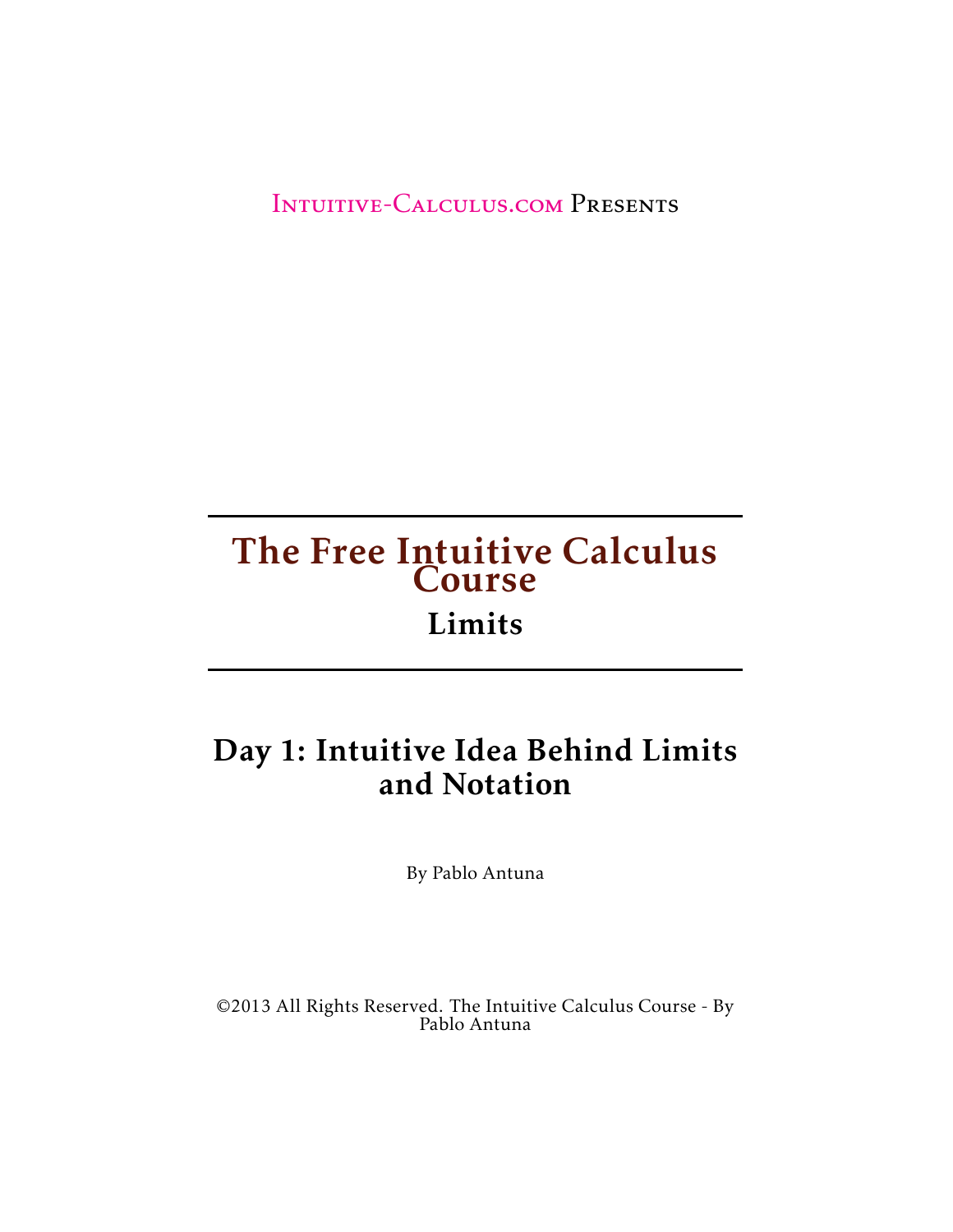# CONTENTS

| 1 Welcome               | 2  |
|-------------------------|----|
| 2 A First Intuition     | 3  |
| 3 Why Limits Are Useful | 5. |
| <b>4 Following Days</b> | 7  |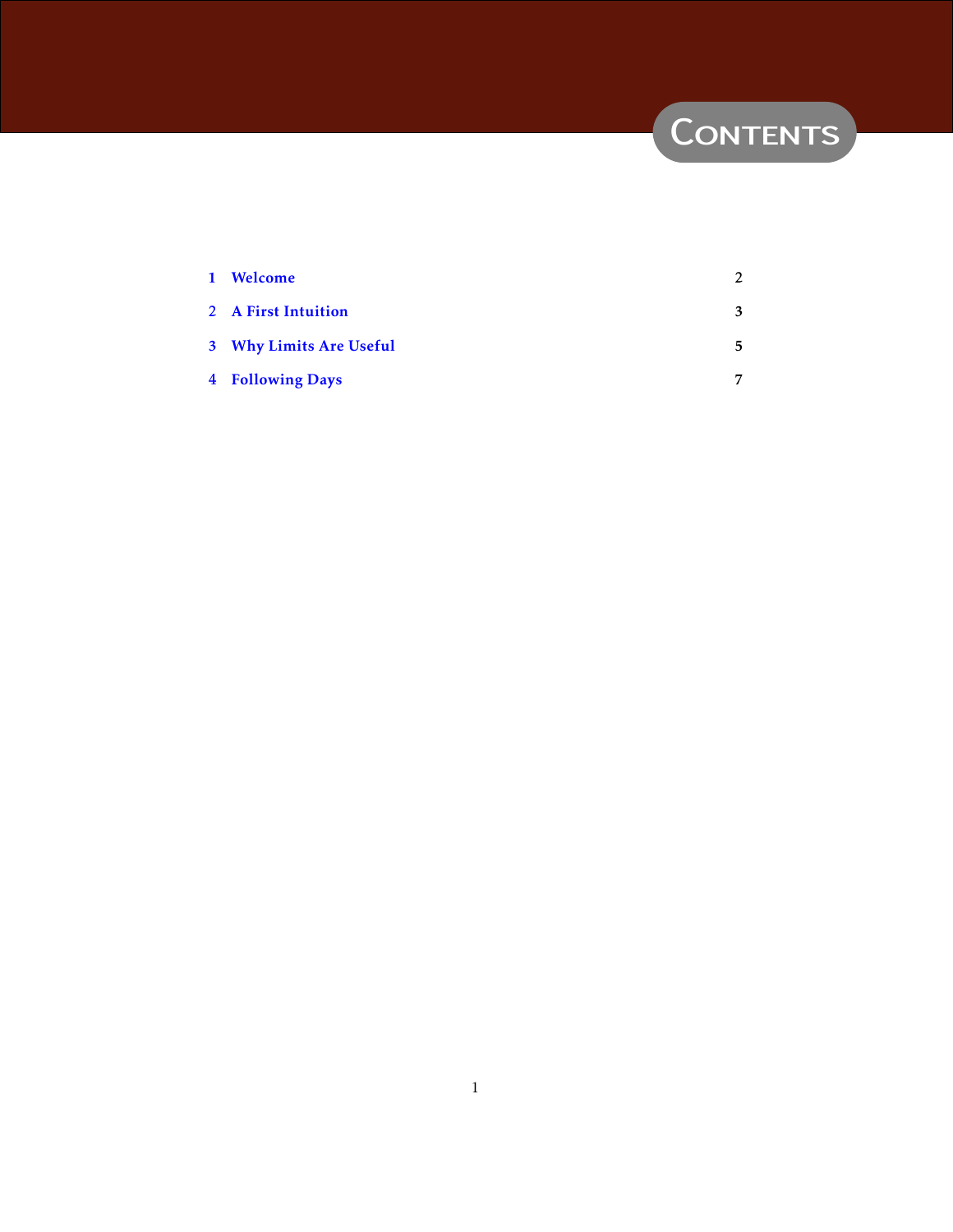## 1 WELCOME

<span id="page-2-0"></span>Welcome to Day 1 of the Free Intuitive Calculus Course! The main purpose of this course is to give you the basic tools to succeed in calculus, whether you're in high school, college or self-studying calculus!

This part of the course is divided into seven (7) "bite size" Parts. Here is what you'll learn about limits:

- Day 1: Intuitive Idea Behind Limits and Notation
- Day 2: Basic Rules and Problems With Limits
- Day 3: Limits by Factorization
- Day 4: Limits by Rationalization
- Day 5: Squeeze Theorem
- Day 6: Trigonometric Limits
- Day 7: Limits at Infinity

Thanks for signing up, and I hope you enjoy the course!

Now, get ready, we're starting now...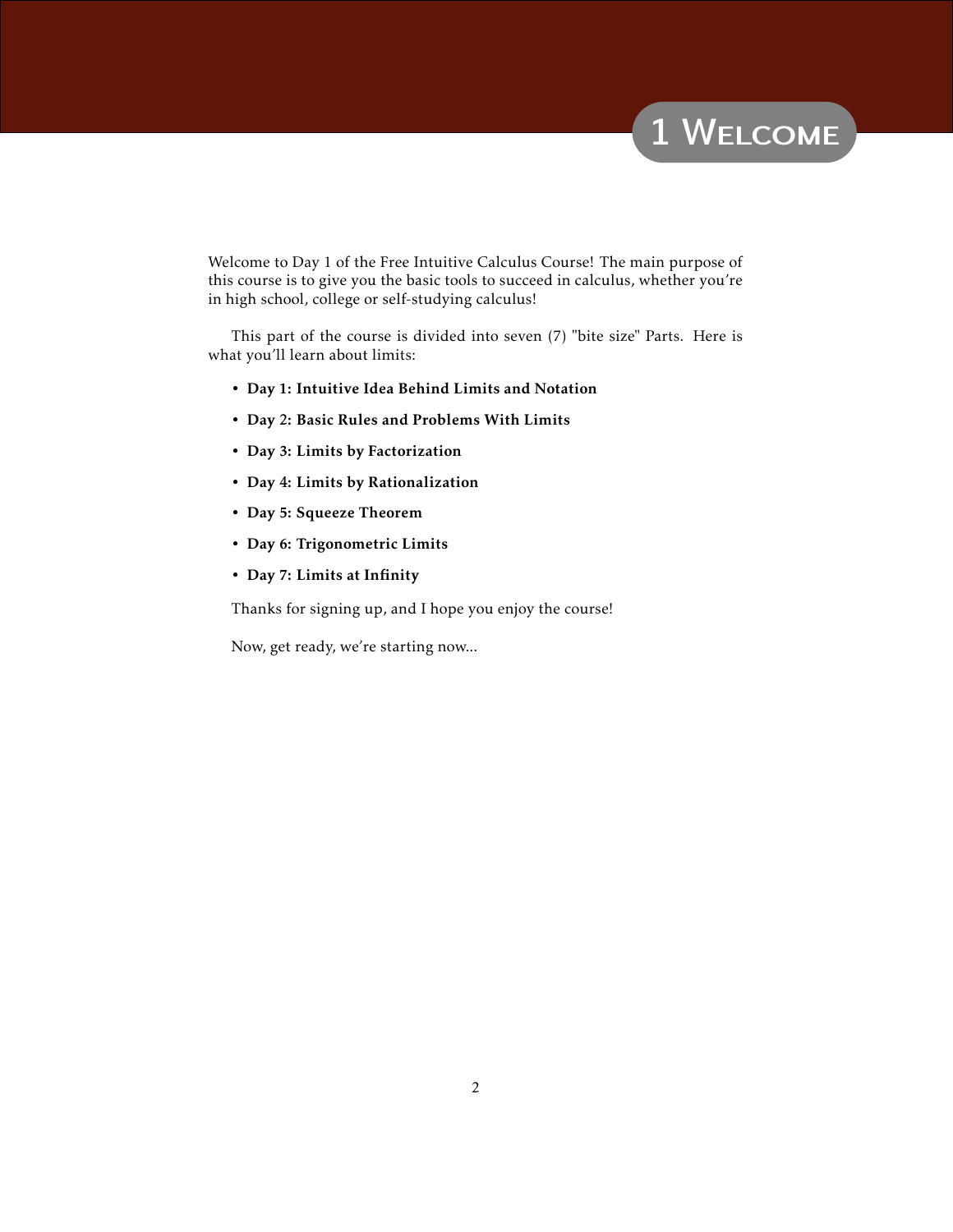# 2 A FIRST INTUITION

<span id="page-3-0"></span>The focus of this first lesson is the intuitive idea behind limits. We'll review the intuitive idea, or learn it for the first time if you never got it!

I always like to put examples in order to give an intuitive idea of limits. That is because we already have at least some intuition buried there in our mind of what we mean by limits.

So, let's do a little thought experiment. Suppose you have a stick, 1 feet long. Now, you cut it in half. You take one half, and cut it in half again. You take that half's half and glue it to the first half. A picture would help here:



The first one is the stick, 1 feet long. Then you have the stick taken appart in two halves. Then you have the second half cut in two halves. And the fourth image is one of these halves glued to the first half.

What if you continue this process? That is, you take the following half that remains: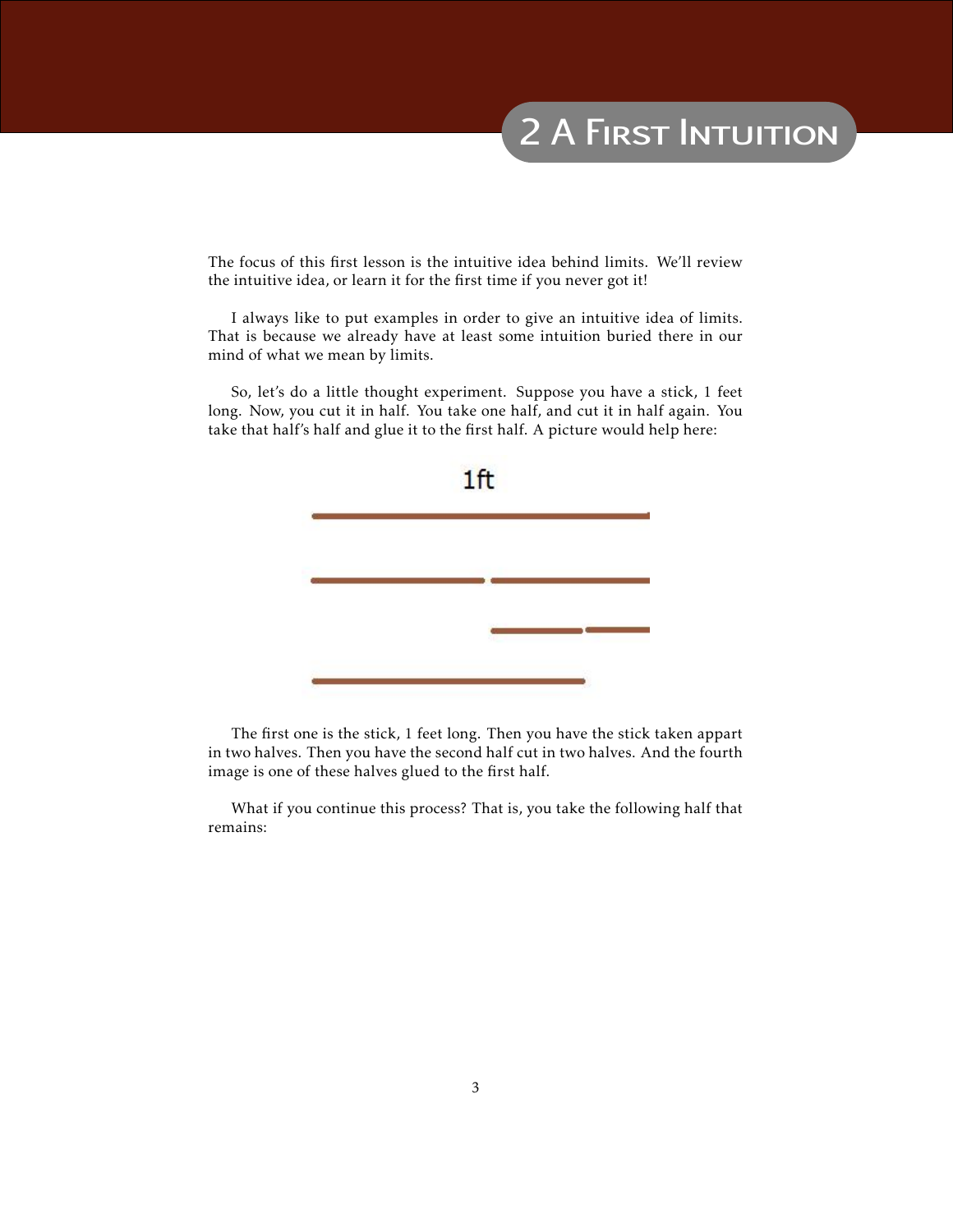

And cut it in half? And then glue it to the other one, of course. What if you continue this indefinitelly? You'll approach the original 1 feet stick. If you stop at any point in this process, you won't have 1 feet, you'll have smaller number. But if you continue you'll always approach 1 feet more and more.

In this case we say that the limit is 1 feet.

And that's the intuitive idea of limits! The limit is the thing we are approaching, when something else is happening.

In terms of functions of one variable, we have an independent variable, usually denoted with the letter *x*. To specify the limit of a function, we tell what the function is approaching when the independent variable *x* approaches a constant (this is the something else happening).

In the example of the 1 feet stick, the independent variable would be the number of times we repeated the process of taking one half and cutting it.

So, the notation for expressing the limit of a function when the independent variable *x* approaches a constnt *a* is:

$$
\lim_{x \to a} f(x) = L
$$

This is read: The limit of *f* (*x*) as *x* approaches *a* equals *L*.

This notation may seem confusing at first, but you'll quickly get used to it.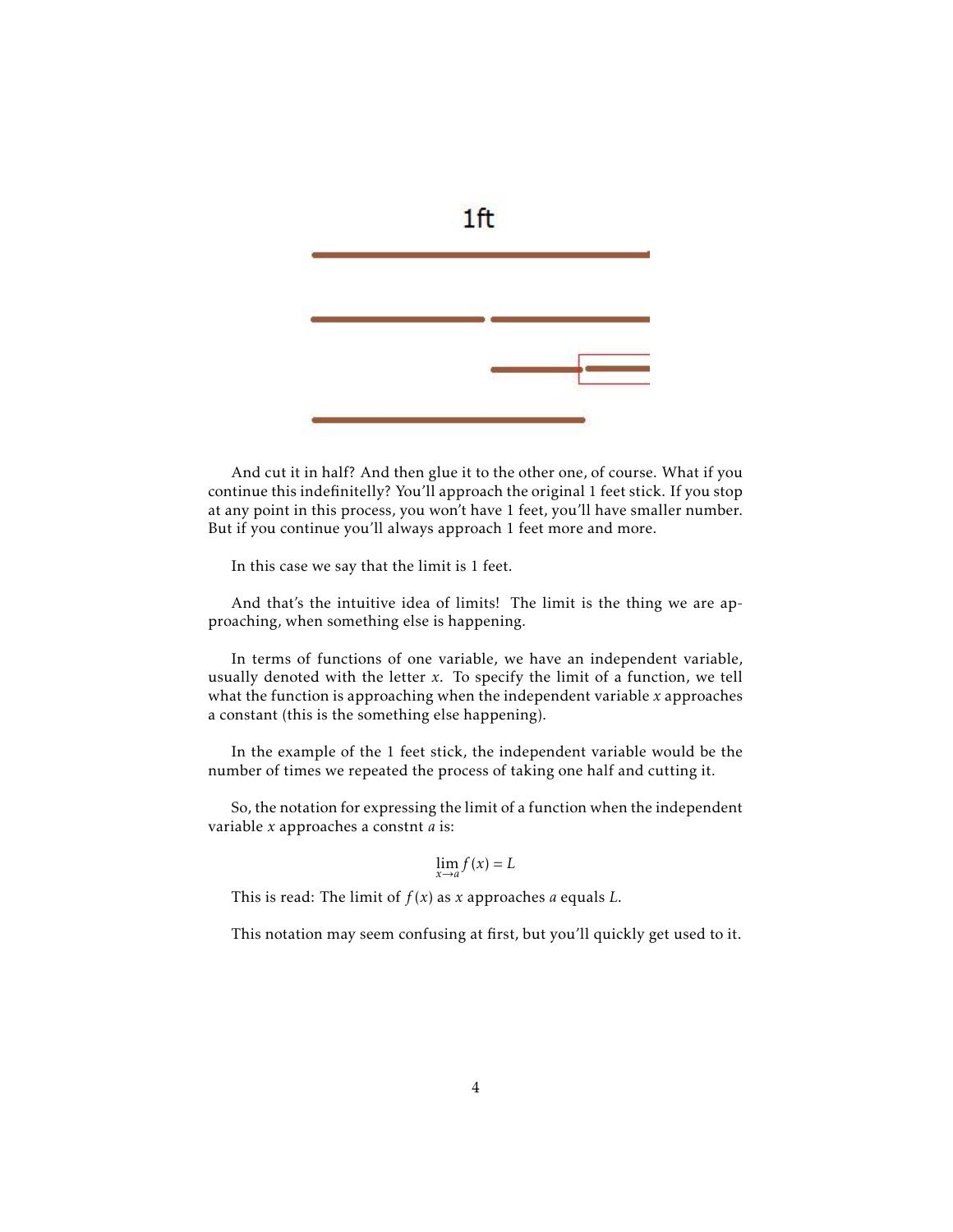### 3 Why Limits Are Useful

<span id="page-5-0"></span>You might ask what this is useful for. Very good question. Why would you need to know what the function is approaching? You can easily calculate the value of the function at the exact point, right?

Well, the point is that we don't care what the function is at that particular point *x* in many cases!

This is either because we don't really care, or because the function is not defined at that point *x*.

To show this, let's consider the following function:

$$
f(x) = \begin{cases} x^2 & \text{if } x \neq 1 \\ 0 & \text{if } x = 1. \end{cases}
$$
 (3.1)

Don't let this notation intimadate you! This only means that this function equals  $x^2$  when  $x$  is anything other than 1, and equals 0 when  $x = 1$ . To learn more about this type of functions and how to treat them you might be interested in the upgraded version of [The Intuitive Calculus Course,](http://www.intuitive-calculus.com/intuitive-calculus-course.html) where we learn in detail about these functions and solve many problems related to them.

This function looks like a parabolla, but has a hole at point  $x = 1$ . Here is its graph:



What does the function approach when *x* approaches 1? It also approaches 1, right? It doesn't matter that the function is other than 1 at that point! So,

$$
\lim_{x \to 1} f(x) = 1
$$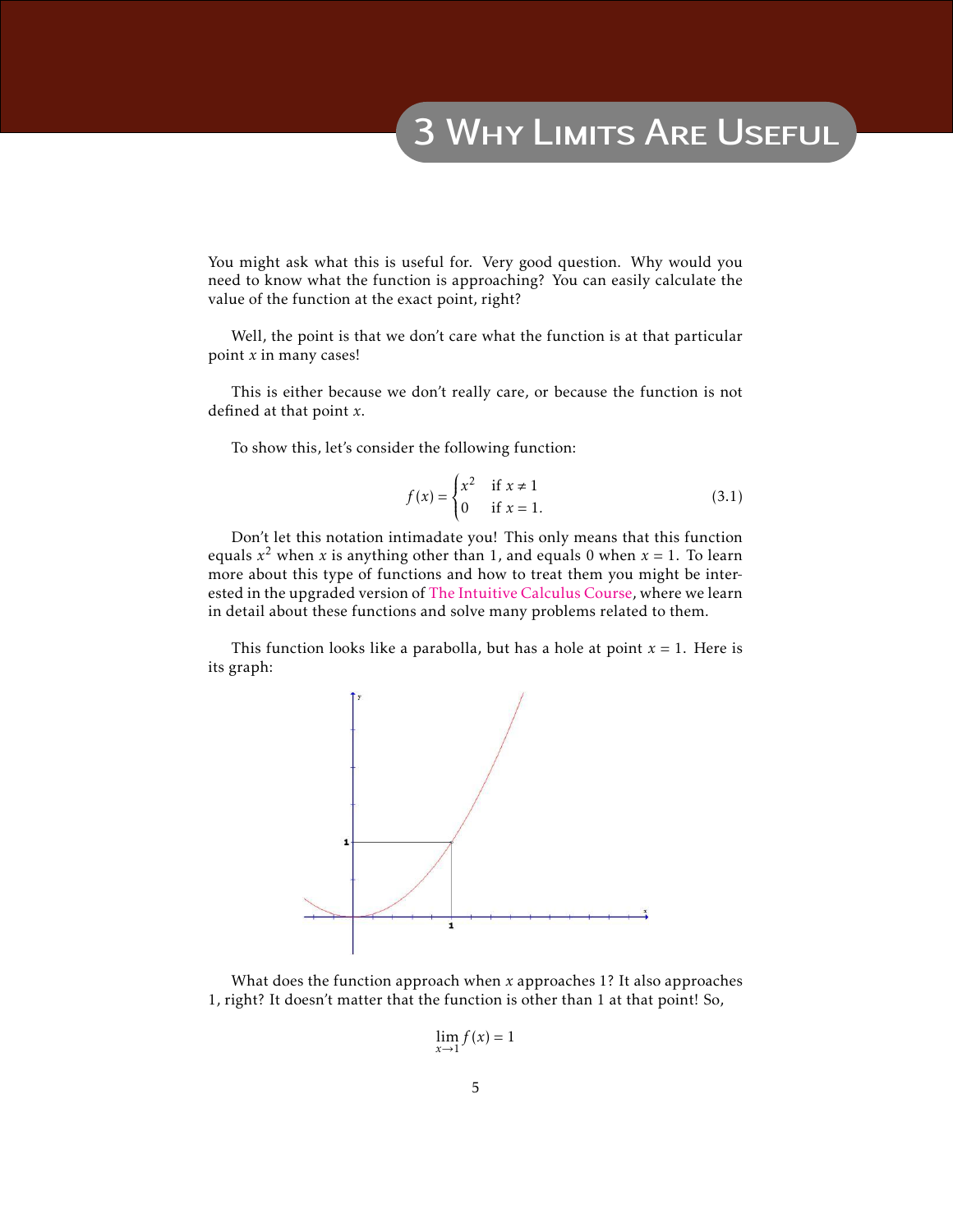In calculus, the most useful limits are like this one. The value of the function at the specific point we care about is not defined, like 0*/*0 (which is complete junk), or useless, like zero or infinite.

In these cases we can know what the function is approaching, and that is what we really need.

Tomorrow we'll learn more about what limits are and how to solve simple problems.